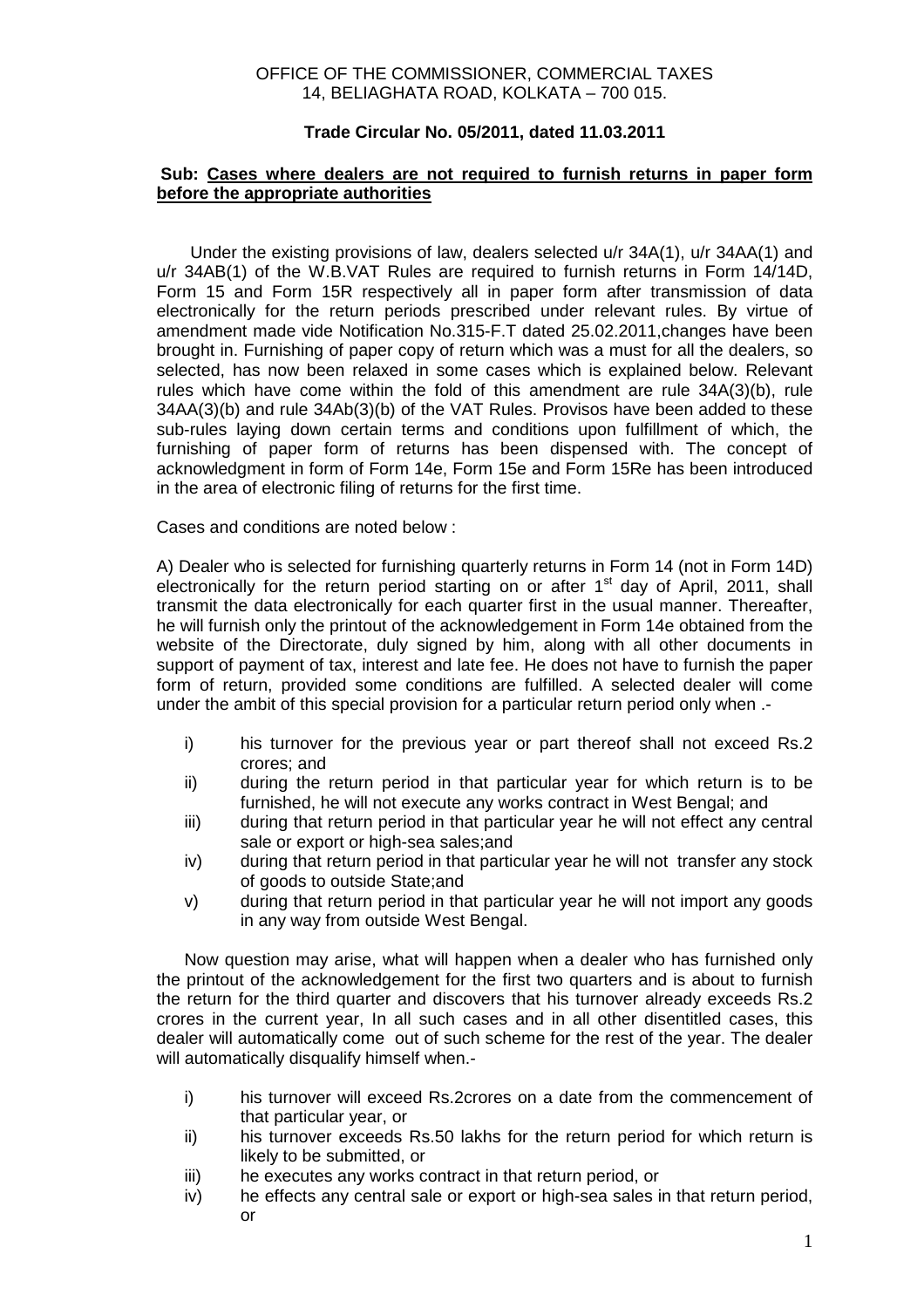- v) he transfers his stock of goods to outside States in that return period, or in that return period, or
- vi) he imports any goods in any way from outside West Bengal.

The above provision also makes it abundantly clear that the Commissioner or the authority authorized by him is empowered to pass necessary order by virtue of which an eligible dealer shall have to furnish return in paper form for a return period or for all subsequent periods of a year along with printout of the acknowledgement and other required documents in spite of the fact that he has otherwise become eligible in all respects.

B) Dealer who is selected for furnishing quarterly returns in Form 15 electronically for the return period starting on or after 1<sup>st</sup> day of April, 2011, shall transmit the data electronically for each quarter first in the usual manner. Thereafter, he will furnish only the printout of the acknowledgement in Form 15e obtained from the website of the Directorate, duly signed by him, along with all other documents in support of payment of tax, interest and late fee. He does not have to furnish the paper form of return, provided some conditions are fulfilled. A selected dealer will come under the ambit of this special provision for a particular year only when .-

- i) his contractual transfer price for the previous year or part thereof shall not exceed Rs.25 lakhs; and
- ii) during the return period in that particular year for which return is to be furnished, his contractual transfer price shall not exceed Rs. 5 lakhs; and
- i) during that return period in that particular year he will not effect any central sale or export or high-sea sales; and
- ii) during that return period in that particular year he will not transfer any stock of goods to outside State; and
- iii) during that return period in that particular year he will not import any goods in any way from outside West Bengal.

It is therefore clear that dealers who are works contractors and are under the compounding scheme will only come under this scheme. Now question may arise, what will happen when a dealer who has furnished only the printout of the acknowledgement for the first two quarters and is about to furnish the return for the third quarter and discovers that his contractual transfer price already exceeds Rs.25 lakhs in the current year, In all such cases and in all other disentitled cases, this dealer will automatically come out of such scheme for the rest of the year. The dealer will automatically disqualify himself when.-

- i) his contractual transfer price will exceed Rs.25 lakhs on a date from the commencement of that particular year, or
- ii) his contractual transfer price exceeds Rs. 5 lakhs for the return period for which return is likely to be submitted, or
- iii) he effects any central sale or export or high-sea sales in that return period, or
- iv) he transfers his stock of goods to outside States in that return period, or in that return period. Or
- v) he imports any goods in any way from outside West Bengal.

The above provision also makes it abundantly clear that the Commissioner or the authority authorized by him is empowered to pass necessary order by virtue of which an eligible dealer shall have to furnish return in paper form for a return period or for all subsequent periods of a year along with printout of the acknowledgement and other required documents in spite of the fact that he has otherwise become eligible in all respects.